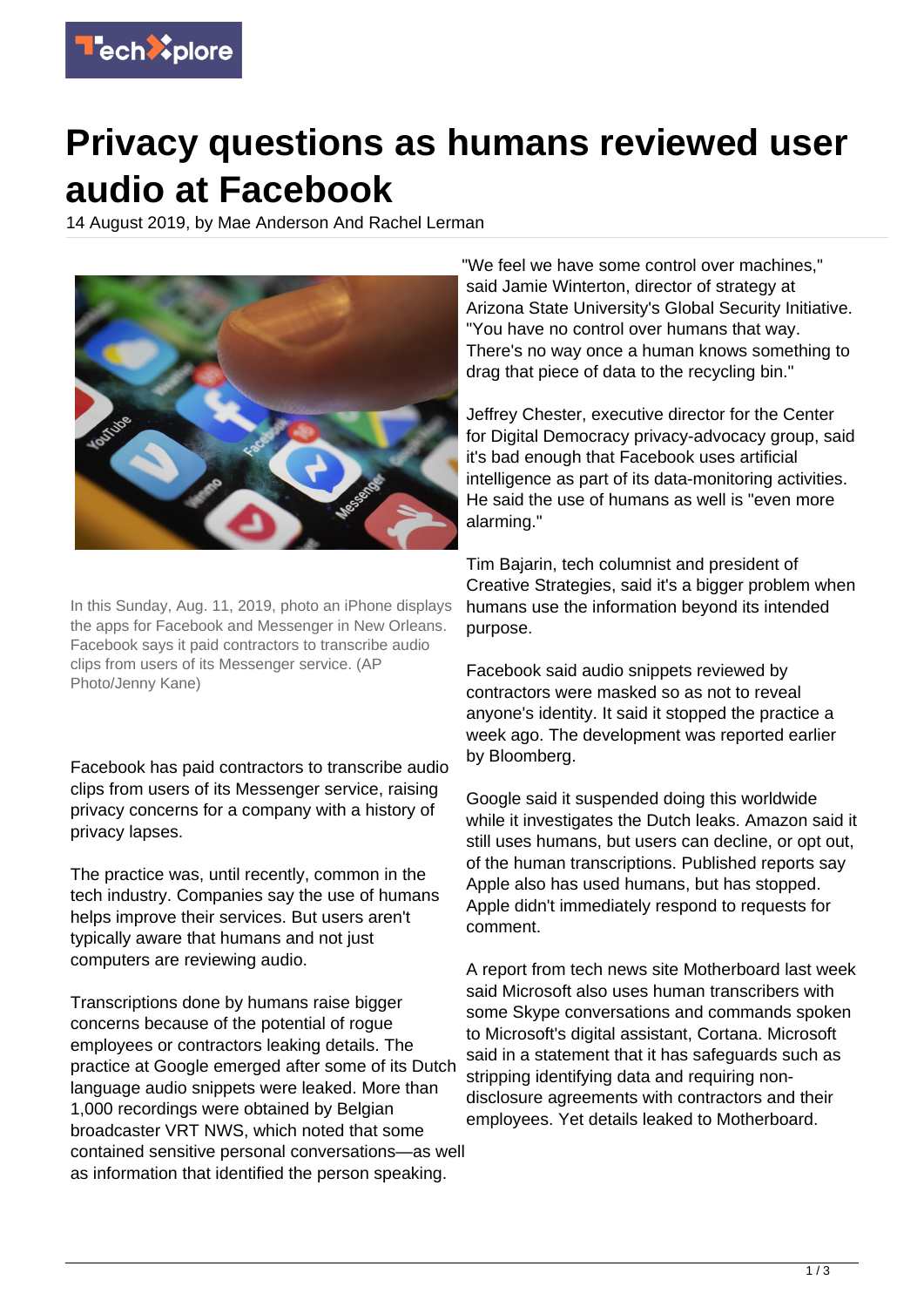



In this Sunday, Aug. 11, 2019, photo an iPhone displays a Facebook page in New Orleans. Facebook says it paid contractors to transcribe audio clips from users of its Messenger service. (AP Photo/Jenny Kane)

After the Motherboard report, Microsoft said it "could do a better job" explaining that humans listen to the conversations. It updated its frequently asked questions for Skype to say that using the translation service "may include transcription of audio recordings by Microsoft employees and vendors."

It makes sense to use human transcribers to train artificial intelligence systems, Winterton said. But the issue is that companies are leading people to believe that only machines are listening to audio, causing miscommunication and distrust, she said.

"Communicating to users through your privacy policy is legal but not ethical," she said.

The companies' privacy policies—usually long, dense documents—often permit the use of customer data to improve products and services, but the language can be opaque.

"We collect the content, communications and other information you provide when you use our Products, including when you sign up for an account, create or share content, and message or communicate with others," Facebook's data-use policy reads . It does not mention audio or voice specifically or using transcribers.

Bajarin said tech companies need to use multiple methods to refine artificial intelligence software, as digital voice assistants and voice-to-text technology are still new. But he said being more clear about the human involvement is "the very least" companies could do.

"They should be very clear on what their policies are and if consumer messages or whatever it is are going to be seen," he said. "If humans are part of the process for analysis that needs to be stated as well."

Irish data-protection regulators say they're seeking more details from Facebook to assess compliance with European data regulations. The agency's statement says it's also had "ongoing engagement with Google, Apple and Microsoft" over the issue, though Amazon wasn't mentioned.

Facebook is already under scrutiny for a variety of other ways it has misused user data. It agreed to a \$5 billion fine to settle a U.S. Federal Trade Commission probe of its privacy practices.

© 2019 The Associated Press. All rights reserved.